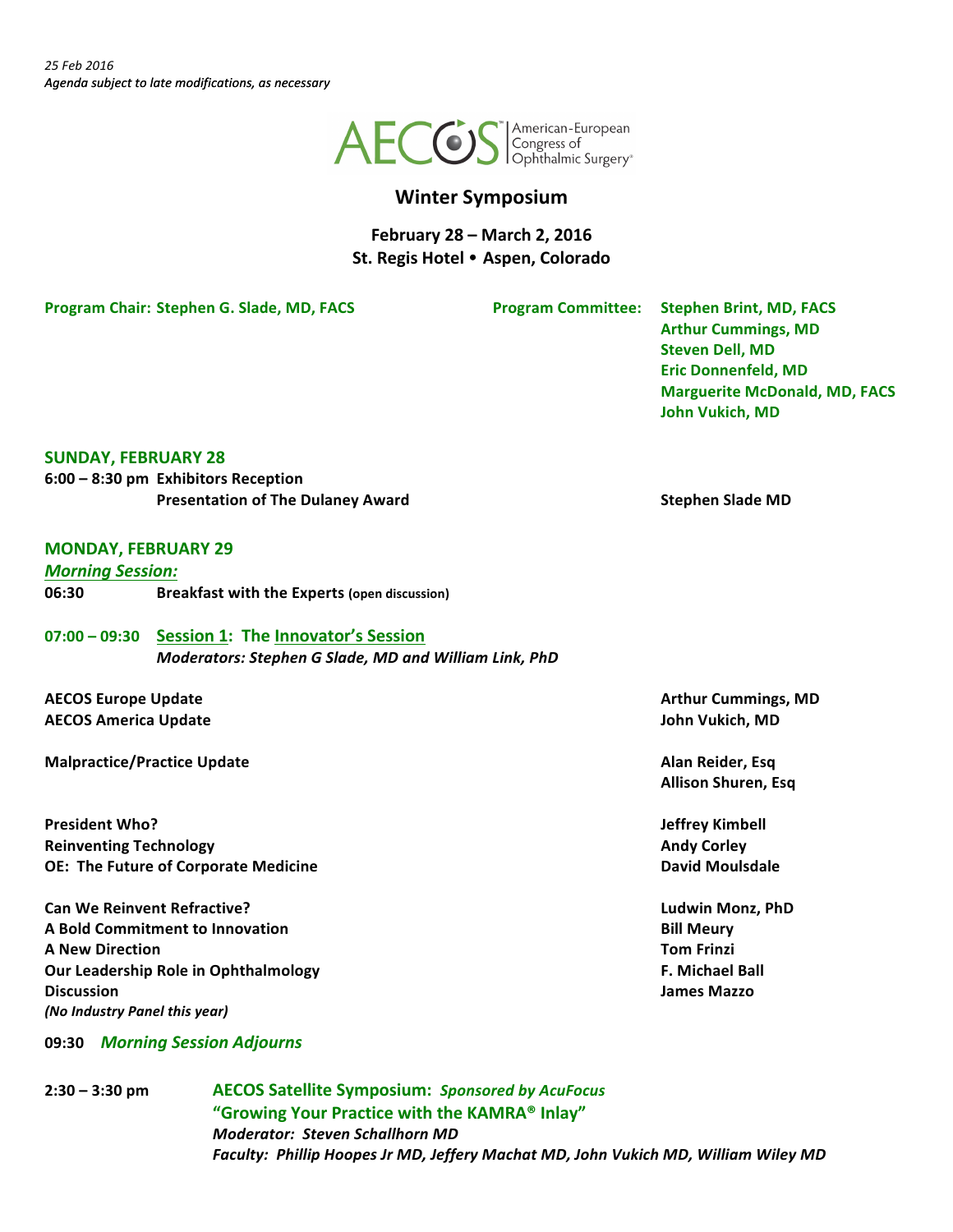#### *Afternoon Session:*

**3:30 pm Case Consultations: Bring your challenging cases for discussion**

## **4:00 – 6:30 pm Session 2: The Modern Practice – Femto, Business, Practice Growth** *Moderators: Eric Donnenfeld, MD and Douglas Koch, MD*

| <b>Keynote: The Modern Practice</b> | <b>Calvin Roberts, MD</b> |
|-------------------------------------|---------------------------|
| What I Stopped, What I Started      | <b>Matthias Maus, MD</b>  |
| <b>Telemedicine</b>                 | Roger Zaldivar, MD        |
| Social Media: Echo Chambers?        | <b>Erik Mertens, MD</b>   |
| The Dulaney Award Lecture           | TBA                       |

#### **Grand Rounds I: Cataract Challenges**

Panel: Stephen Brint MD, Kendall Donaldson MD, James Katz MD, Ken Rosenthal MD

**Astigmatism Dilemmas Contract Contract Contract Contract Contract Contract Contract Contract Contract Contract Contract Contract Contract Contract Contract Contract Contract Contract Contract Contract Contract Contract Sutured IOL Robert Maloney, MD Iatrogenic complexity in a complex case Douglas Koch, MD Douglas Koch, MD Tackling a Troublesome Toric David Chang, MD David Chang, MD** 

## The Great Debate I: IOL Accuracy – PreOp, OR, PostOp?

| Preop IOL Calculations are Best! Measure twice so you don't have to cut      |                   |
|------------------------------------------------------------------------------|-------------------|
| twice (or waste OR time)                                                     | Douglas Koch, MD  |
| Intraop Aberrometry is Best! The Key to Current and Future Biometric Success | William Wiley, MD |
| Post Op Adjustments are Best! The Light Enhanceable Lens                     | John Doane, MD    |
|                                                                              |                   |

**Evening Event: The Coleman Show - An Interview with Steve Charles, MD Stephen Coleman, MD** 

## **6:30** *Afternoon Session Adjourns*

#### **TUESDAY, MARCH 01**

#### *Morning Session:*

**06:30 Breakfast with the Experts (open discussion)** 

**07:00 – 09:30 Session 3: New Technologies** *Moderators: Robert Maloney, MD and James Mazzo*

#### **What Strategics Are Buying and Strategics Are Buying and Strategies Are Strategies Are Strategies Are Strategies Are Strategies Are Strategies Are Strategies Are Strategies Are Strategies Are Strategies Are Strategies Are**

#### **VC** Tank

Panel: Randy Alexander, Richard Baker OD, John Kilcoyne, William Link PhD

Audience participation via Meeting App Live Polling: Rank "Yes" or "Too Early to Tell"

**Very High Frequency (VHF) Digital Ultrasound Arc Scanning Device <b>Dan Reinstein, MD A** New Capsulotomy Device *Kevin Waltz, MD*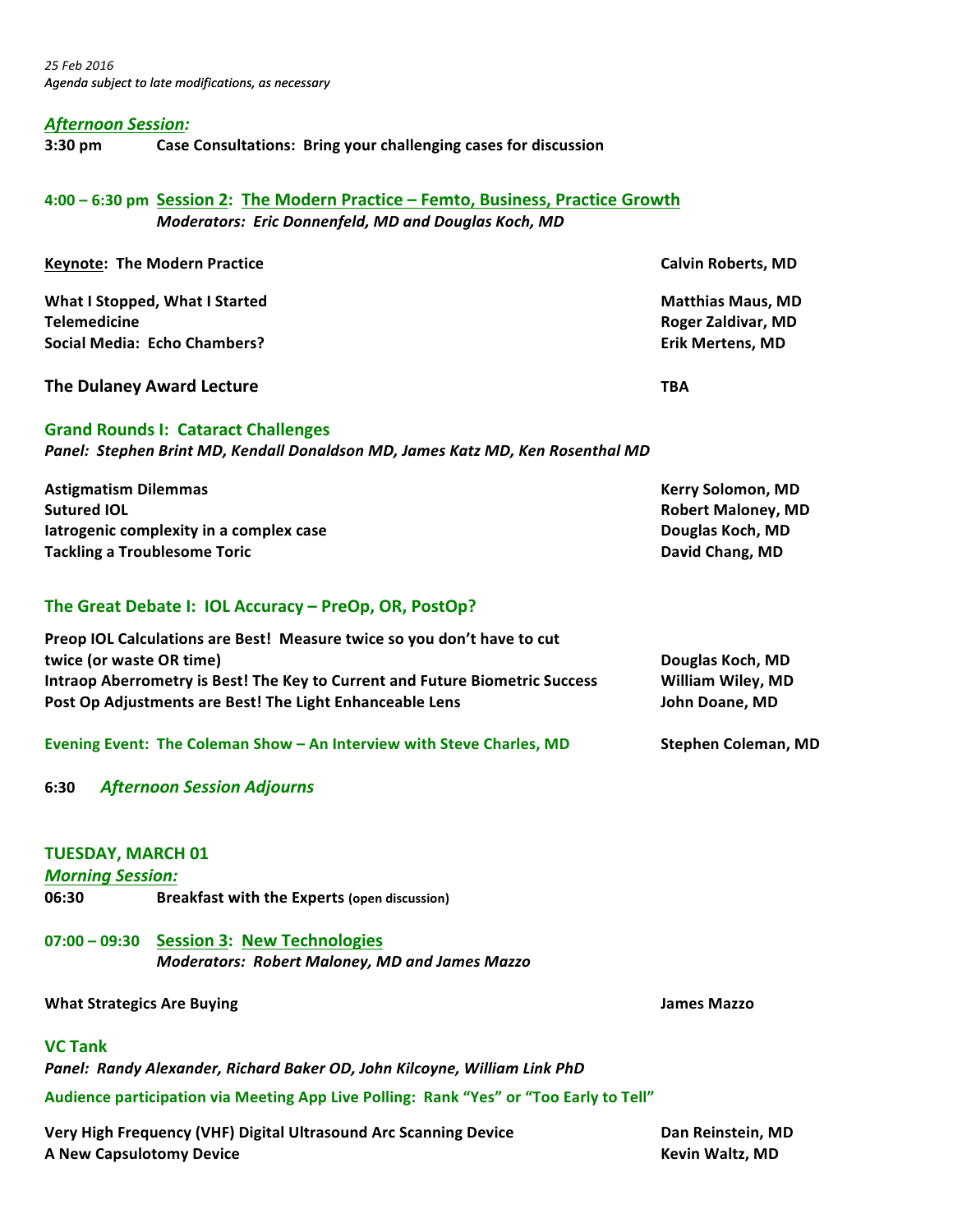*25 Feb 2016 Agenda subject to late modifications, as necessary*

**A Femto Laser Scalpel Christian Rathjen, PhD Electrical Optic Nerve Testing William Bond, MD A** Unique IOL *Paul McLean* **Tissue Addition Technology Michael Mrochen, MD Fluid-Driven Accommodating IOL Barry Cheskin Barry Cheskin** 

**Keynote: Late Breaking LASIK News Kerry Solomon MD**

#### **Grand Rounds II: Patient Management**

Panel: Sandy Feldman MD, Douglas Koch MD, Mark Kontos MD, Sheri Rowen MD

**Trials and tribulations of managing OSD in our premium patients Trimes and Mendall Donaldson, MD Pseudoexfoliation – My Best Teaching Case David Chang, MD David Chang, MD My Journey with Presbyopia Correction Marc** Mullie, MD **The Nanophthalmic Eye Douglas Koch, MD** 

## The Great Debate II: Presbyopic Inlays

**Small Aperture Inlay is Best!: My Corneal Inlay is Better Than Yours <b>State Act Act Act Act Act Act Act Act Act A A** Shape Changing Inlay is Best!: Let It Rain **Ralph Chu, MD** Ralph Chu, MD **A Refractive Inlay is Best for Presbyopia! Robert Maloney, MD**

- **09:30** *Morning Session Adjourns*
- **12:00 George O. Waring III, MD Memorial Charity Ski Race Ajax Mountain, Nastar Course; All proceeds benefit Challenge Aspen** *Sponsored by Bryn Mawr Communications and BEYE.com*

#### *Afternoon Session:*

**3:30 pm Case Consultations: Bring your challenging cases for discussion**

**4:00 – 6:30 pm Session 4: Presbyopia and Premium IOLs** *Moderators: William Trattler, MD and John Vukich, MD*

**Keynote:** Multifocal Lessons Learned – A New Paper<br>
Steven Schallhorn, MD

**"The Aspen MBA"**  *Panel: James Dawes, Mark Rosenberg, Dawn Thompson*

**The Role of the Physician as CEO of the Practice <b>Guy** Kezirian, MD, MBA **Optometry is the Key to Laser Vision Correction Matt Jensen, MBA Dynamics of Family Members in the Practice <b>Action Panel Panel** 

## **The Masters: Cataract and IOL Videos**

**MIGs** in Premium IOL Surgery **Steven Vold, MD** Steven Vold, MD **Misaligned Toric with an Open Capsule William Trattler, MD Zonular Dialysis – Seven Pearls David Chang, MD David Chang, MD Supracapsular Phaco** *John Doane, MD*